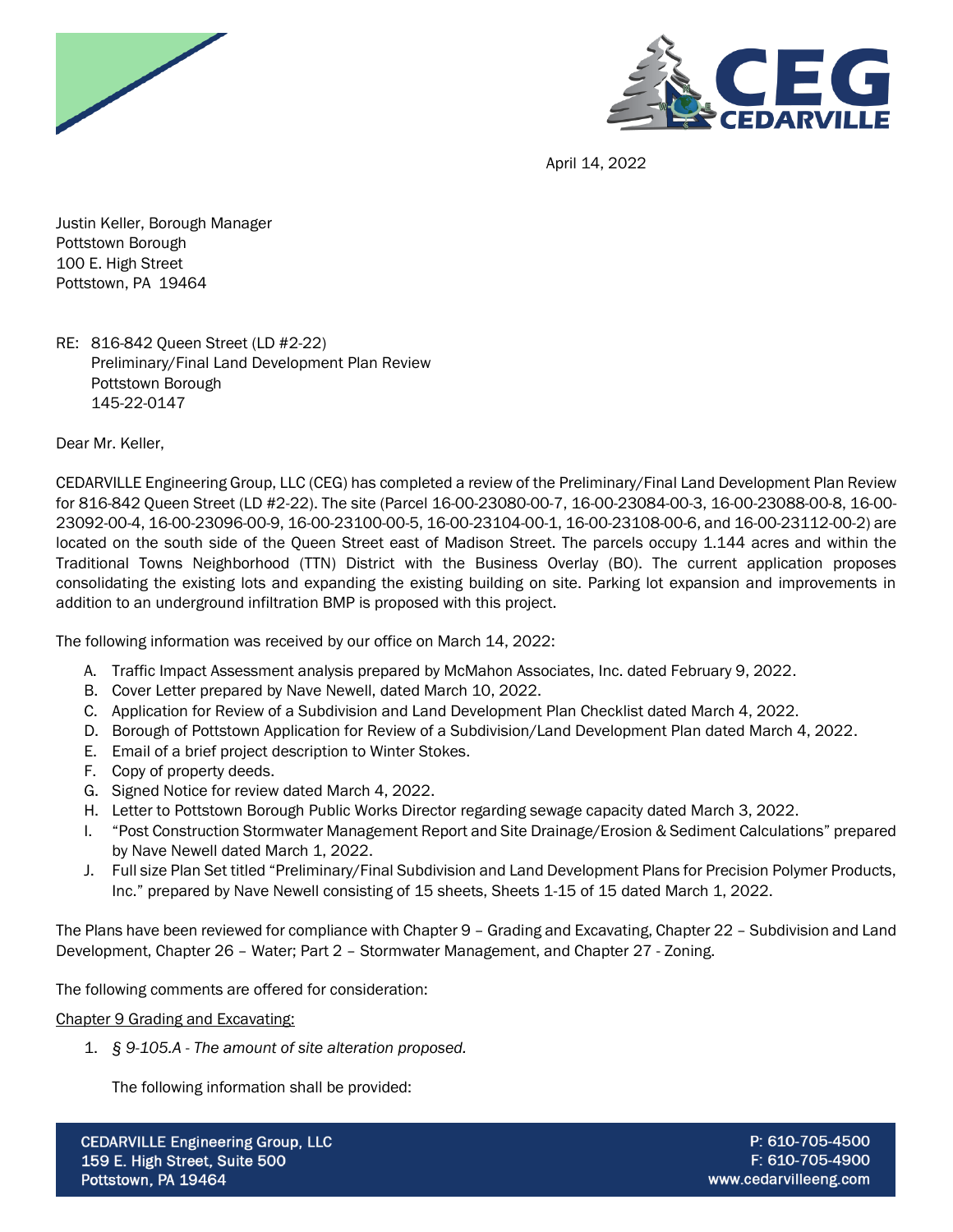

- The compost filter sock proposed adjacent to the south property boundary, downslope of the proposed parking area, shall be labeled, with the appropriate size referenced with the Compost Filter Sock detail, Sheet 11.
- A tabulation shall be provided with the Compost Filter Sock detail showing the proposed filter sock sizes associated with the labeling shown on Sheet 10.
- Maintenance Program for Temporary Sedimentation Controls Structures Note 8, Sheet 11 shall be removed as no sediment basins or traps are proposed for this application.
- The rock construction entrance shall be revised to the length shown on the Rock Construction Entrance detail, Sheet 11.
- Inlet protection shall be provided for the existing inlets located in the alley south of the property.
- 2. *§ 9-109.B - A narrative report describing the project and giving the purpose and the engineering assumptions and calculations for control measures and facilities.*

The following shall be addressed:

• The slope lengths for the two socks (4 and 5) shall be revised to be based upon the slope lengths reaching the socks prior to construction building addition.

# Chapter 22 Subdivision and Land Development:

*3. § 22-202 – Formal Application Procedure.*

A Preliminary Plan must be submitted and reviewed prior to review of a Final Plan. CEG offers no objection to consideration of a waiver from this section of the Ordinance; however, this relief must be formally requested by the Applicant in writing prior to consideration.

*4. § 22-400.2.C.1.(a) – If any existing lines are to be abandoned, plans shall clearly note the following: "Any existing sewer or water lines to be abandoned, or any services which may have been previously abandoned not in accordance with the Authority standards, shall be cut and capped at the mains as per Pottstown Borough Authority specifications."*

A note with the above referenced language shall be added to the Demolition Plan.

*5. § 22-400.3.A – Show physical features and topography on the property surrounding the subject parcel for a distance of 100 feet unless a greater distance is deemed necessary by the Zoning Officer because of unconventional topographic conditions.*

> *§ 22-A402.1 – Within 100 feet of any part of the land being subdivided or developed: the location, names, width, radii, curbs, sidewalks, and surface conditions of existing streets and alleys; the location and dimensions of existing rights-of-way and easements; the location of watercourses, floodplains, floodways, sanitary sewers, storm drains and catchments, utilities above and below ground; the location and width of existing curb cuts and/or driveways; the location of any zoning district boundary, municipal or county boundary, or recreational area; and other similar features.*

> *§ 22-A402.2 – Within 100 feet of any part of the land being subdivided or developed: contour lines and elevation data; the location of existing structures and their use; parking areas; and significant landscape features.*

The plans shall show the referenced existing features in accordance with the above referenced Ordinance section. CEG offers no objection to consideration of a partial waiver from the referenced Ordinance section, provided the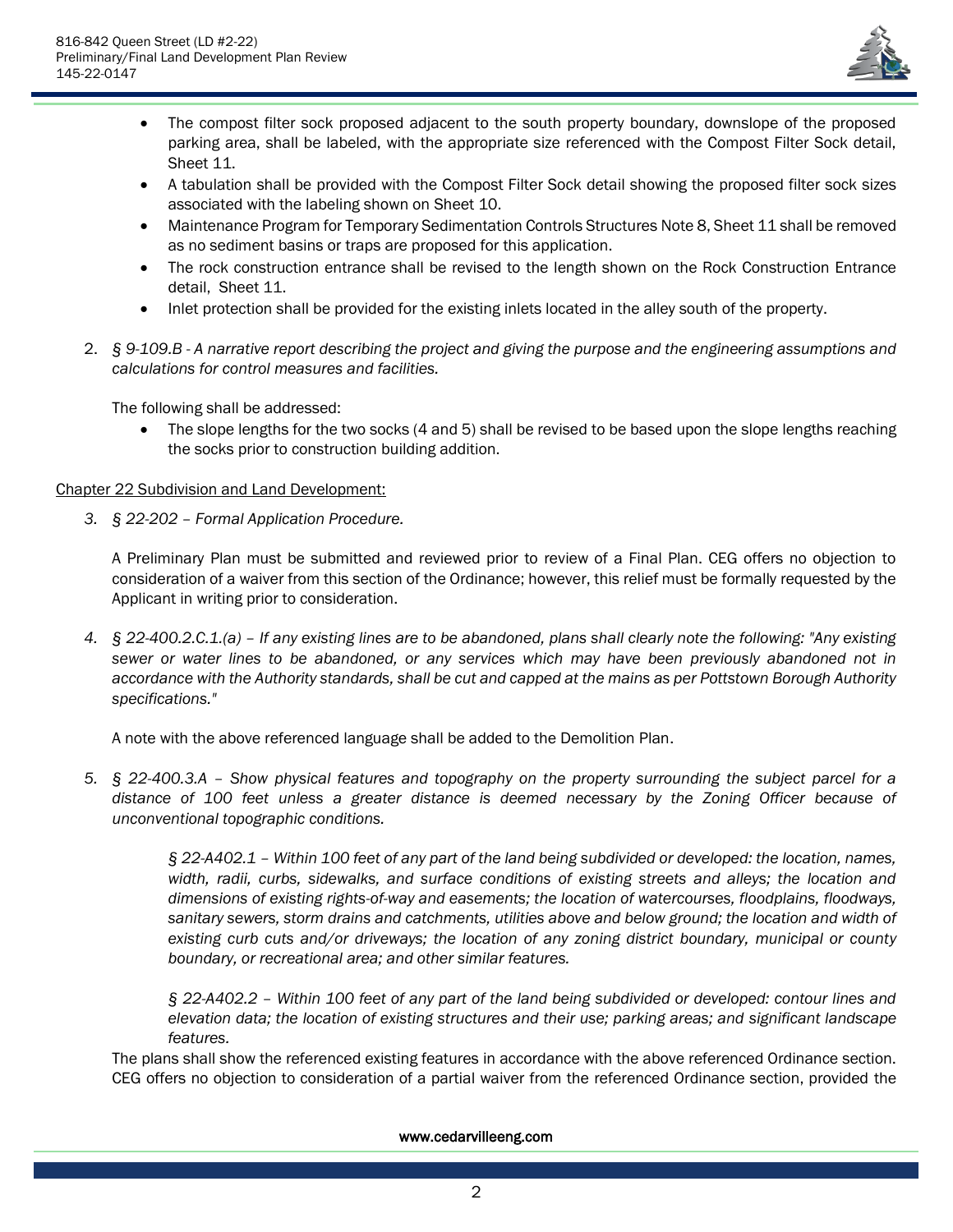

below information is shown and that the referenced relief is formally requested by the applicant in writing prior to consideration:

- Existing topography shall be shown within the properties located between the existing parking lot and Eden Street.
- The slope of the existing stone culvert in which the proposed stormwater management is to tie into shall be shown on the Plan.
- *6. § 22-400.4.A.3.(a) – "The proposed building(s) shall be staked in the location as shown on the plan and approved by the Building Inspector/Zoning Officer prior to the issuance of a building permit. Also, setback or separation dimensions as indicated on the plan shall be maintained throughout the construction. Field adjustments for building location may require an amended plan, subject to the discretion of the Borough or its representatives."*

The following shall be addressed:

- A note with the above language shall be added to the Plan.
- Construction Notes 4 shall be revised to remove the language stating building placement is conceptual.
- *7. § 22-400.4.D – "Proposed Features: The plan shall clearly indicate all proposed physical features planned for the parcel, include but not limited to: Topographical information to depict areas of earthmoving and storm drainage.*

The following information shall be provided on the Plan:

- A detail of the manhole used to connect the 15-inch discharge pipe to the existing 22" x 26" stone culvert shall be provided.
- Construction Notes 4 shall be revised to remove the language stating building placement is conceptual.
- *8. § 22-A401.8 – The names of all abutting subdivisions, developments, or landowners, with deed book, volume, and page numbers where recorded.*

The names of landowners and deed book volume and page numbers for all adjacent parcels (including those along Queen Street and the Alley shall be shown on the Plan.

*9. § 22-A403.12 – Existence and location of identified "recognized environmental conditions" per the standards of the American Society of Testing and Materials E 1527-00. If a Phase One Environmental Site Assessment has not been performed, such an assessment will be included with the application. (This requirement may be waived in the case of an application for a single-family dwelling.).*

A Phase One Environmental Site Assessment shall be prepared and submitted with subsequent submissions.

*10. § 22-A404.3 - The layout of buildings, parking lots, driveways, and access points to existing streets. Where applicable, compliance with American Disabilities Act requirements shall be shown. Plans, including sizes and materials, for private drives; parking areas and the layout of parking spaces and aisles; loading areas; and trails and plazas. A statement of the intended use of all nonresidential lots, or in the case of land developments, building units, with reference to restrictions of any type that exist or will exist as covenants in the deed for the lots or units contained in the subdivision and, if covenants are recorded, including the book and page number from the County deed records.*

The following must be addressed:

- The Type 1A curb ramp detail on Sheet 15 shall be revised as follows:
	- o The detail labeling includes references to Notes 20 and 23: the notes shall be added to the notes provided under the details.
	- $\circ$  The detail labelling includes references to Sheets 1, 8, and 9; the applicable notes from the appropriate RC Standard shall be provided with the detail.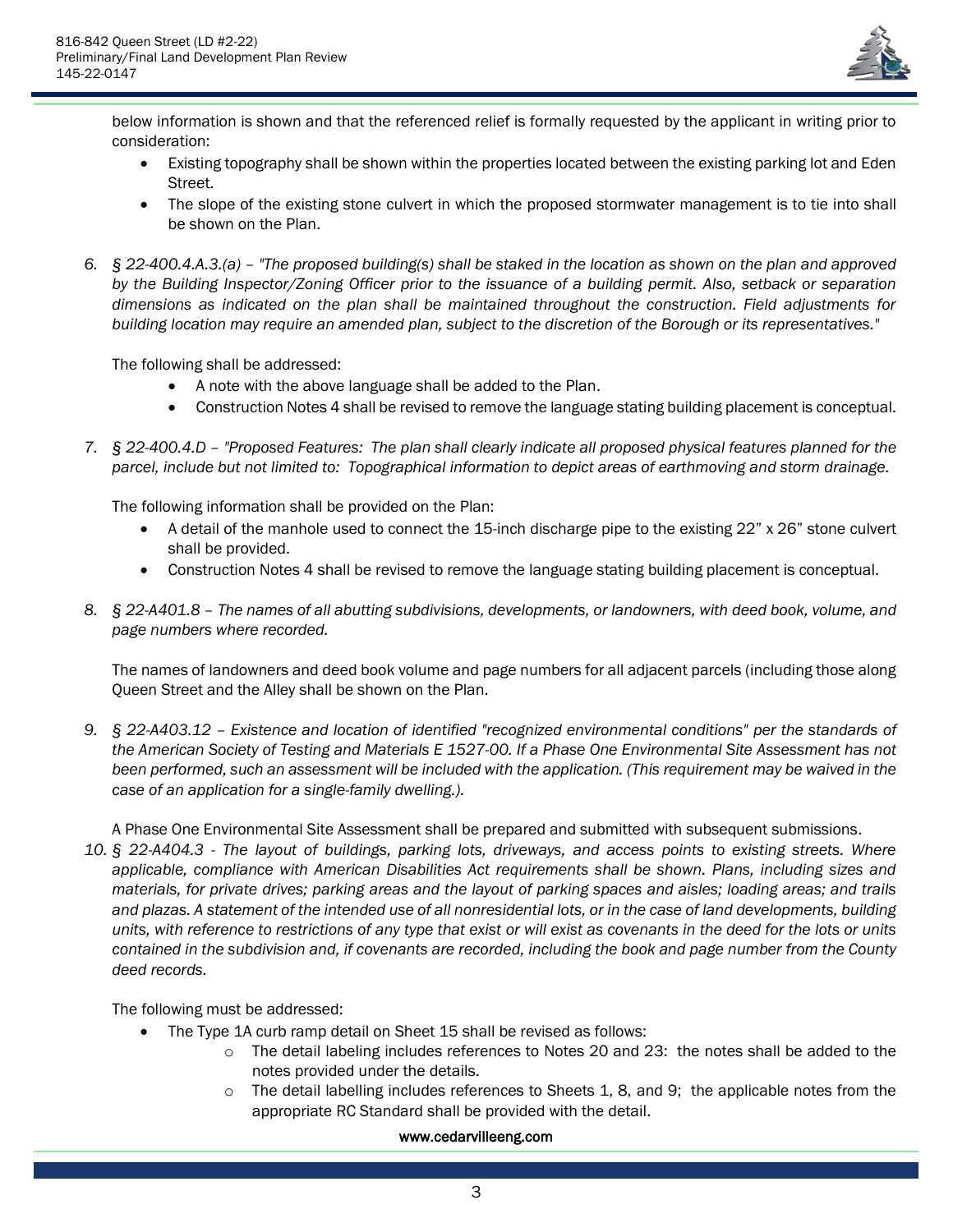

- The triangular turning areas provided on the Plan shall be revised to a maximum of 5 feet long as shown on the Type 1A detail.
- A detail for Detectable Warning Surface (DWS) shall be added to the Plans.
- An ADA accessible route shall be shown from the proposed handicap parking spaces to an accessible building entrance. Currently only the entrance adjacent to the existing handicap parking is an accessible entrance.
- *11. § 22-A404.16 – Plans for solid waste storage areas, including size and materials.*

The proposed location for refuse disposal shall be clearly shown on the Plan. Proposed refuse disposal areas shall comply with the applicable criteria set forth in Sections 510 and 511 of the Subdivision and Land Development Ordinance.

*12. § 22-A404.17 – The proposed layout shall include: Location, type, and size of any signs.*

The following signs shall be provided:

- Stop signs shall be provided at the proposed access to Queen Street and the existing access to the 20-footwide alley.
- *13. § 22-A408.2 - The seal of the engineer or surveyor shall certify to the accuracy of the survey, the drawn plan, and the placement of all monuments.*

*§ 22-A4408.19 – All the following certifications must appear on the final plat.*

The surveyor certification shall be revised to use the same language as contained in the referenced section *of the Ordinance; "I hereby declare that the plan shown and described hereon, as well as all other drawings which are a part of this plan set, are true and correct to the accuracy required by the Borough of Pottstown Subdivision and Land Development Ordinance and were prepared by me under my direction. The existing perimeter monuments shown hereon have been located as part of the survey and all other proposed perimeter monuments shall be set."*

*14. § 22-503.1 – Total Number. The total number of trees required by this chapter shall be determined by computing the number of trees needed for street frontage, parking lots, and open space, and adding the results. When the sum results in a fraction, the fraction shall be rounded up to the next higher whole number. Existing trees more than three inches in caliper may be counted toward the total.*

> *§ 22-504 - In areas of any developed lot where there are no buildings, one shade tree shall be provided for every 8,000 square feet of total lot area. This shall be in addition to trees required for street frontage and parking lots.*

> *§ 22-505.1 - Except as modified by Chapter [25,](https://ecode360.com/14223187#14223187) Trees, of the Code of Ordinances of the Borough of Pottstown, as amended, shade trees shall be provided along street frontage.*

> *§ 22-508.1 - Trees shall be uniformly distributed along the perimeter of parking areas and within the interior of parking areas in a quantity of not less than one tree per every eight parking spaces.*

The following quantity of trees are required by the above referenced sections of the Ordinance.

Open Space Trees = 26,905 sf / 8,000 sf = 3.3 or 4 trees Street Trees = 356 ft lot frontage (Queen Street) / 30 foot = 11.8 or 12 trees Street Trees = 356 ft lot frontage (Alley) / 30 foot = 11.8 or 12 trees Parking Lot Shade Trees =  $41$  spaces /  $8 = 5.1$  or 6 trees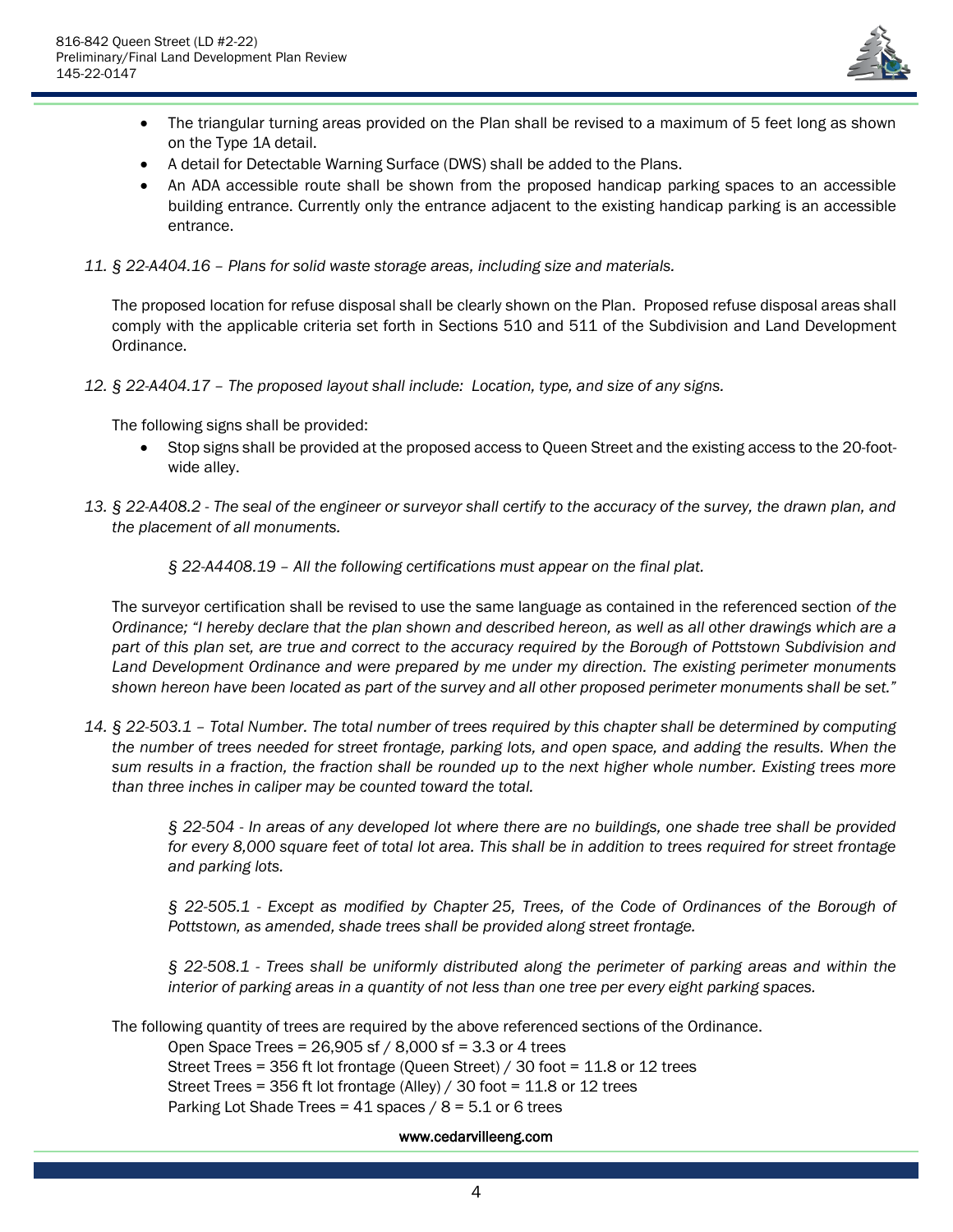

Total Required Trees =  $4+12+12+6 = 34$ 

The Applicant is proposing the following number of trees:

Open Space – 4 Street Trees – 12 Parking Lot Trees – 6 Total Trees =  $4+12+6 = 22$ 

The following shall be addressed:

- The Landscape Requirements chart as provided on Sheet 8 indicates that 4 existing shade trees have been included toward the required total of 12 shade trees to be provided. To be considered acceptable, the applicant shall reference the size and species of the existing trees to demonstrate acceptability based upon the Subdivision and Land Development Ordinance, Attachment 11, Exhibit A.
- An additional 12 street trees shall be provided to comply with minimum street tree requirement associated with the alley frontage.
- *15. § 22-511.1 – To protect residential areas, buffering shall be provided where any nonresidential use abuts a residential use.*

*§ 22-511.2 – Buffering shall consist of either.*

*A. Unless otherwise required by Chapter 27, Zoning, fences between four feet and five feet in height and constructed of the following materials (1-6)*

*B. A landscaped strip at least 15 feet wide planted with deciduous and evergreen trees and shrubs. At the time of installation, shrubs must be a minimum height of three feet and an expected height at maturity of at least six feet. There should be sufficient planting so there are no unobstructed openings wider than four feet. At least 50% of the trees and 75% of the shrubs shall be evergreen species.*

The following shall be addressed:

- A buffer shall be provided between the subject parcel and all adjacent residential properties in accordance with the above referenced Ordinance section.
- Buffer design shall be in accordance with Section 22-511.2 above. Landscaping used to meet buffering requirements shall be exclusive of the minimum requirements set forth in Sections 502,-508 of the Subdivision and Land Development Ordinance.
- Fencing to be utilized must meet the requirements set forth in Section 317 of the Borough Zoning Ordinance.
- *16. § 22-A504.4 – A minimum of 0.01 acre of land shall be offered for dedication for each 1,000 square feet of building, structure or improvement proposed for any nonresidential land development plan.*

*§ 22-A505.1 – Subject to the discretion of Borough Council, an Applicant may elect to contribute a fee in lieu of dedication of such land. Such fee shall help the Borough defray the costs of providing open space and public recreational facilities to serve the residents and workers in the Borough.*

*§ 22-A505.3 – The value of any fee in lieu of land for opens space shall be equal to the average fair-market value of the land required by Section A504 above or the property value thereof. The formula to be used in computing the fee shall be fair-market value of one acre multiplied by the percent (in acres) of land to be dedicated. As an alternative, when agreed upon by the Borough, the Borough may elect to accept a flat fee of \$500 per dwelling unit or lot created for residential subdivisions/land developments that create less than five dwelling units/lots.*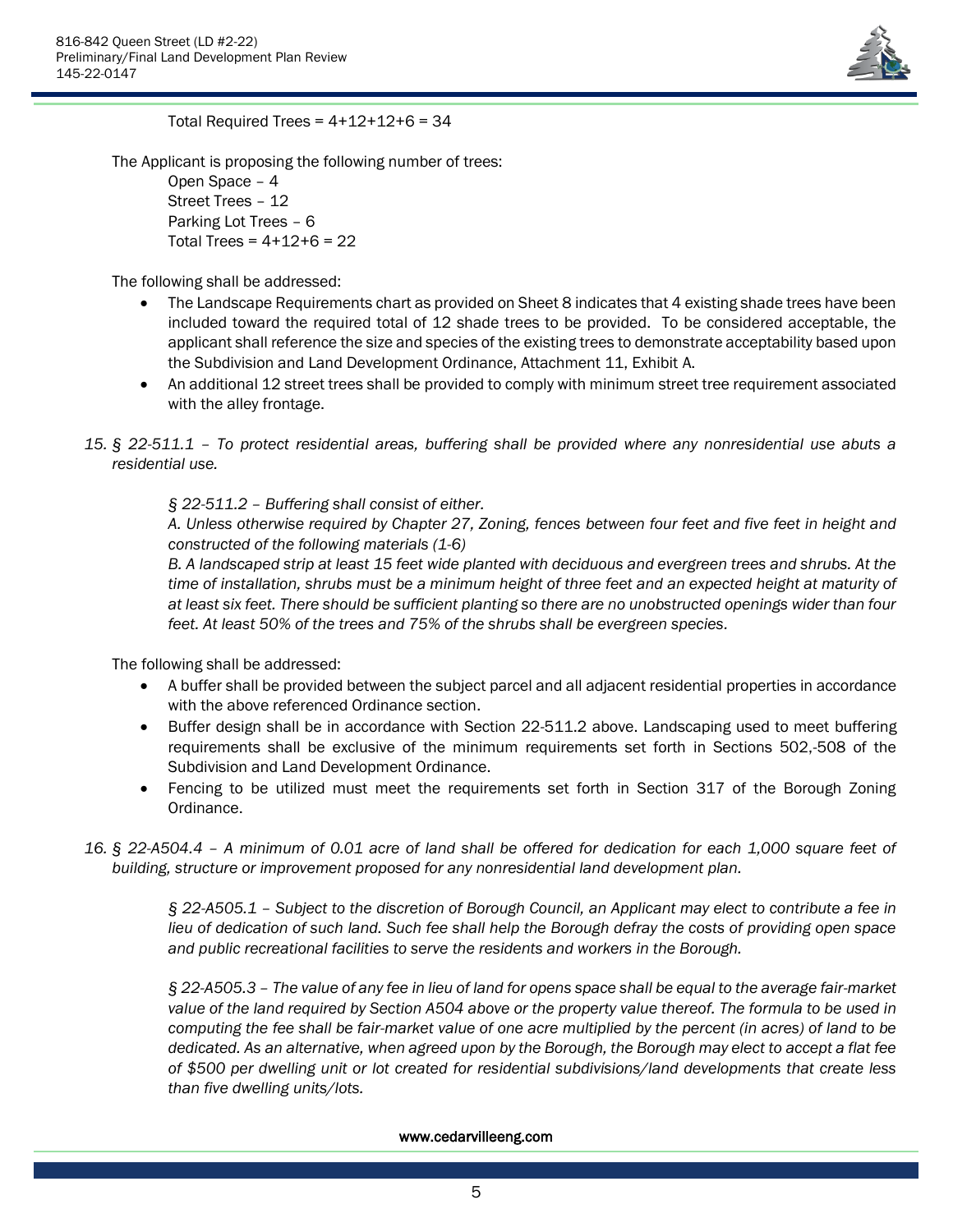

The following shall be addressed:

- A note shall be added to the Plan clearly stating whether open space is being offered for dedication to the Borough or if the Applicant intends to request paying a fee in lieu.
- The referenced fee shall be based upon fair market value of the open space required, in accordance with the criteria set forth in Section 22-A505 of the Ordinance, or a fee as otherwise determined acceptable by the Borough. The open space required shall be computed based upon the additional building area proposed.
- *17. § 22-A512.1.C – Outdoor lighting shall be designed, located and mounted at heights no greater than 12 feet above grade for non-cut-off lights, or 20 feet above grade for cut-off lights.*

The lighting detail for the proposed luminaire shall reference the BUG rating and note whether it is full cut-off. Should the luminaire be a non-cut-off light, it shall be mounted at a maximum height of 12 feet, or a different luminaire proposed.

*18. § 22-A512.1.E – All outdoor lighting shall be designed and located such that the maximum illumination measured in footcandles shall be 0.3 maintained footcandle at any property line, and 2.0 maintained footcandles at any street right-of-way. Fixtures should be placed to provide uniform distribution of light and to avoid intense lighting that produces excessive glare. The avenge intensity illumination for outdoor lighting shall not exceed 6 footcandles in intensity as measured at grade.*

The existing light fixtures shall be revised to reduce the illumination at the property lines to a maximum of 0.3 footcandles.

- *19. § 22-A523 – Raised curbs shall be constructed for the full length of all streets. Service streets shall be provided with a lip curb. Curb requirements may vary according to street hierarchy and intensity of development.* Proposed curb shall be provided along the landscape island areas along the 20-foot-wide alley in accordance with the above referenced section of the Ordinance. CEG offers no objection to consideration of a waiver from this section of the Ordinance; however, this relief must be formally requested by the Applicant in writing prior to consideration.
- *20. § 22-A 700.1 - No plan shall be approved finally unless the streets, walkways, curbs, gutters, streetlights, fire hydrants, shade trees, water mains, sanitary sewers, storm sewers, and other improvements as are required by this Chapter, or are depicted on the plan, have been installed in accordance with this Chapter. In lieu of the completion of any improvements required as a condition for the final approval of a plat, including improvements or fees required by subsection (2), immediately below, the developer shall deposit with the Borough financial security in an amount sufficient to cover the costs of such improvements or common amenities include, but not limited to, roads, storm water detention and /or retention basins and other related drainage facilities, recreational facilities, open space improvements, or buffer or screen planting that may be required.*

*§ 22-700.2 – The developer will submit an estimate of the cost of improvements which will be reviewed by the Borough Engineer. If the developer needs more than a year to complete the improvements, the Borough may require more financial security.*

Completion of site improvements or deposit of financial security of an amount acceptable to Borough Council must be provided to the Borough prior to Plan recording. If financial security is to be posted, it shall be incorporated into a Developer's Agreement to be executed prior to recording of the Plan. The Applicant or Applicant's Counsel shall contact the Borough Solicitor regarding preparation of the agreement. To determine the amount of financial security, a construction cost estimate of improvements shall be submitted for review and approval. The Applicant's Engineer shall contact the Borough Engineer to confirm the improvements to be included as part of the estimate.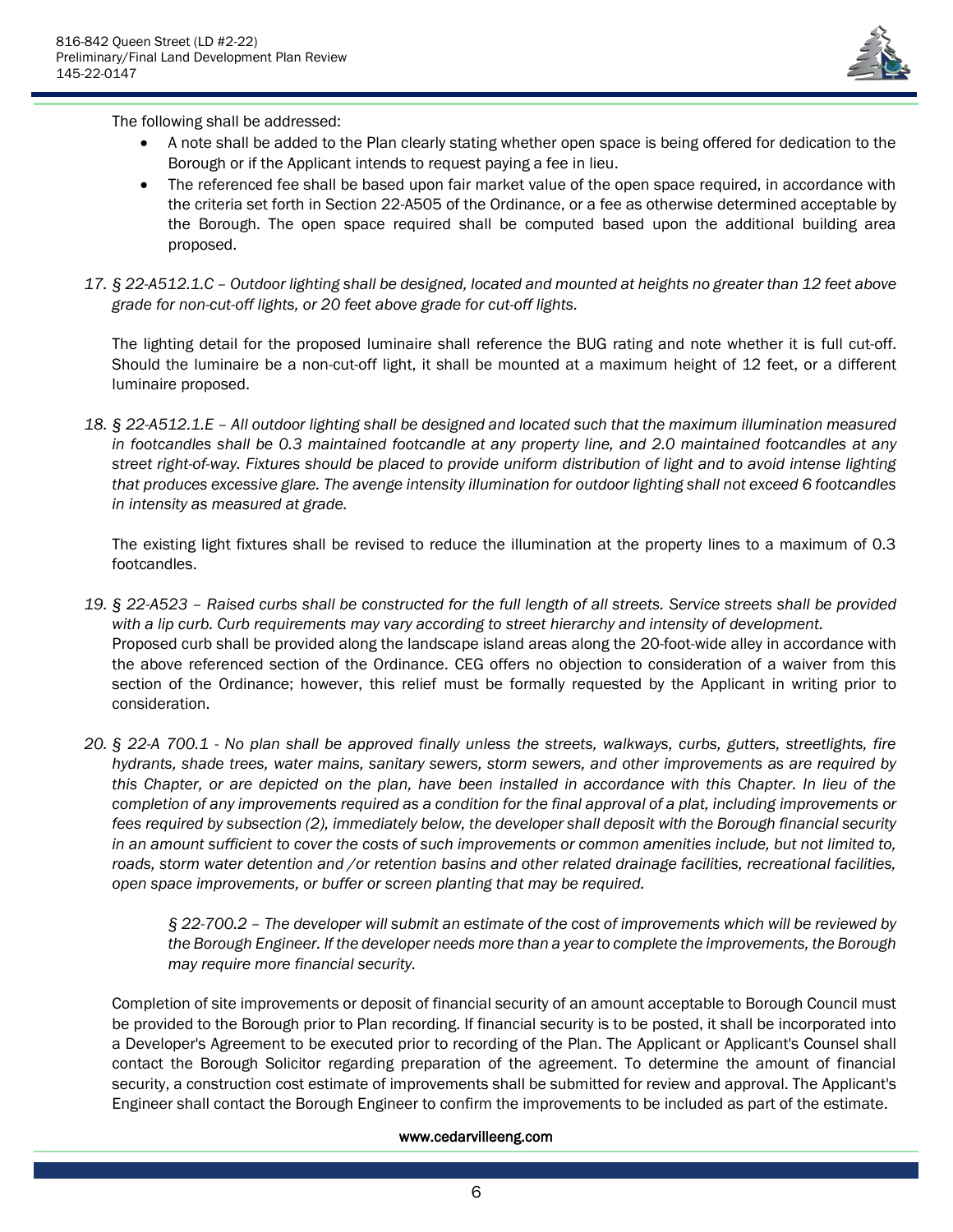

# Chapter 26 Water, Part 2 Stormwater Management:

*21. § 26-221.4 - For all regulated earth disturbance activities, erosion, and sediment control BMPs shall be designed, implemented, operated, and maintained during the regulated earth disturbance activities (e.g., during construction) to meet the purposes and requirements of this Part and to meet all requirements under Title 25 of the Pennsylvania Code and the Clean Streams Law. Various BMPs and their design standards are listed in the Erosion and Sediment Pollution Control Program Manual (E&S Manual), No. 363-2134-008 (April 15, 2000), as amended and updated.*

> *§ 26-221.12 – For all regulated activities, SWM BMPs shall be designed, implemented, operated, and maintained to meet the purposes and requirements of this Part and to meet all requirement under Title 25 of the Pennsylvania Code, the Clean Streams Law, and the Stormwater Management Act.*

> *§ 26-231.C - Provisions for permanent access or maintenance easements for all physical SWM BMPs, such as ponds and infiltration structures, as necessary to implement the operation and maintenance (O&M) plan discussed in Subsection E(9) below.*

The following must be addressed:

- An Operation and Maintenance Agreement will be required for all proposed BMPs, shall be executed prior to recording of the Plan, and shall be recorded concurrently with the Plan.
- An easement must be giving the Borough the right but not the duty to enter the property in the event the BMPs are not being maintained properly. A Blanket Easement may be considered acceptable and must be noted on the Plan which is to be recorded if this is to be proposed.
- *22. § 26-221.5 - Impervious areas.*

A tabulation of all impervious surface, both existing and proposed, shall be added to the Plan.

*23. § 26-224 - Post-development discharge rates shall not exceed the predevelopment discharge rates for the one-, two-, five-, ten-, twenty-five-, fifty-, and one-hundred-year, twenty-four-hour storms. If it is shown that the peak rates of discharge indicated by the post-development analysis are less than or equal to the peak rates of discharge indicated by the predevelopment analysis for one-, two-, five-, ten-, twenty-five-, fifty-, and one-hundred-year, twenty*four-hour storms, then the requirements of this section have been met. Otherwise, the applicant shall provide *additional controls as necessary to satisfy the peak rate of discharge requirement.*

The following shall be provided:

• Calculations shall be provided to demonstrate that the existing pipe that the proposed BMP ties into has sufficient capacity to accommodate the flow discharge from the BMP.

# *24. § 26-231.D - The following signature block for the municipality:*

*"(Municipal official or designee), on this date (date of signature), has reviewed and hereby certifies that the SWM site plan meets all design standards and criteria of Municipal Ordinance No. 2125."*

A signature block with the above referenced language shall be added to the PCSM Plan Sheet C7.0.

*25. § 26-231.E.4 – Expected project time schedule.*

The expected project start and end dates shall be added to the Plan.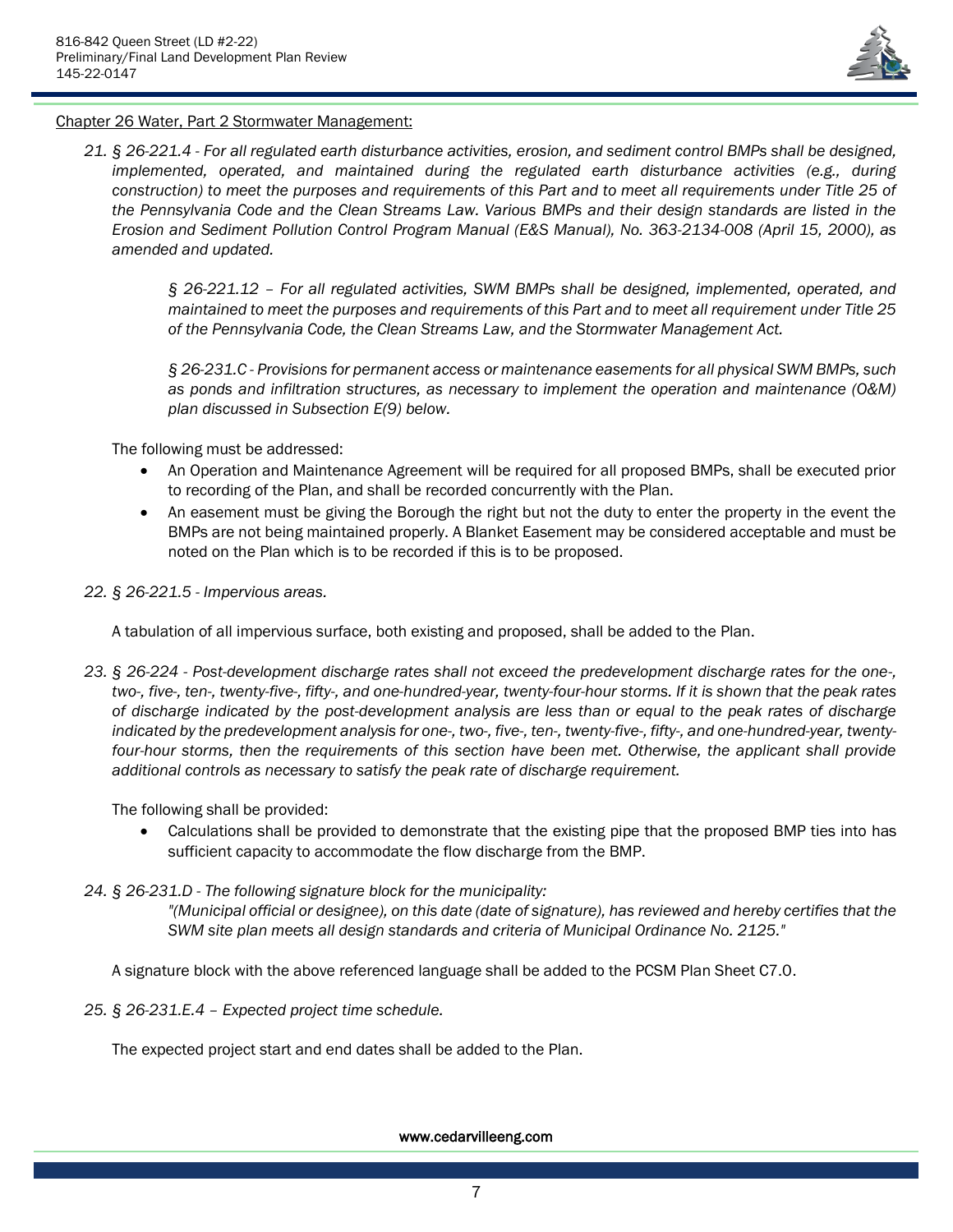# Chapter 27 Zoning:



*26. § 307. Style of Architecture*

*New buildings in the Conservation District shall be compatible with surrounding historic homes in:*

- *1. Architectural style*
- *2. Form, either horizontal or vertical*
- *3. Base, body, and cap*
- *4. Scale*
- *5. Texture and pattern of exterior materials*
- *6. Proportion of walls to openings.*

Architectural Plans shall be provided to demonstrate compliance with the above referenced Ordinance section.

*27. § 308. Placement of Buildings.*

*§ 315.1. Additions - Because facades are so important to the appearance of a building, additions should be avoided at the front of a building. Whenever possible, additions should be constructed at the rear of a building, or the least conspicuous side. The more visible the addition from the street, the more important compatibility becomes.*

*§ 315.2. Design guideline: When reviewing proposals for additions, the Borough shall judge its suitability based on: (Photos on files at Borough Office).*

- *A. Placement.*
- *B. Height.*
- *C. Proportion of wall to openings.*
- *D. Form.*
- *E. Texture and pattern of exterior materials.*
- *F. Architectural style.*

Compliance with the above is subject to the review and approval of the Borough Zoning Officer.

*28. § 317.1. Fences and Walls. Design guideline (photos on file at Borough Office): One type of fence shall be used from the choices listed below:* 

| Location                                                  | Max. Height | <b>Materials</b>                                                                                                                                                             |
|-----------------------------------------------------------|-------------|------------------------------------------------------------------------------------------------------------------------------------------------------------------------------|
| Front or side yard of a building<br>that abuts a sidewalk | 6<br>feet   | Vinyl<br>Composite<br>Wood<br>Ornamental iron, aluminum or<br>steel<br>Stucco<br>block<br>concrete<br>over<br>(capped with brick, slate or stone)<br>Privacy fence permitted |

*§ 317.2. All fences shall be erected with the finished side facing outward, towards the adjacent property or street:* 

*§ 609.2. Parking Lots in Conservation, Gateway Districts - Design guidelines: Whenever a parking lot abuts a street, it shall be screened by a four-foot-tall fence constructed of wood, vinyl designed to look like wood, brick, stone,*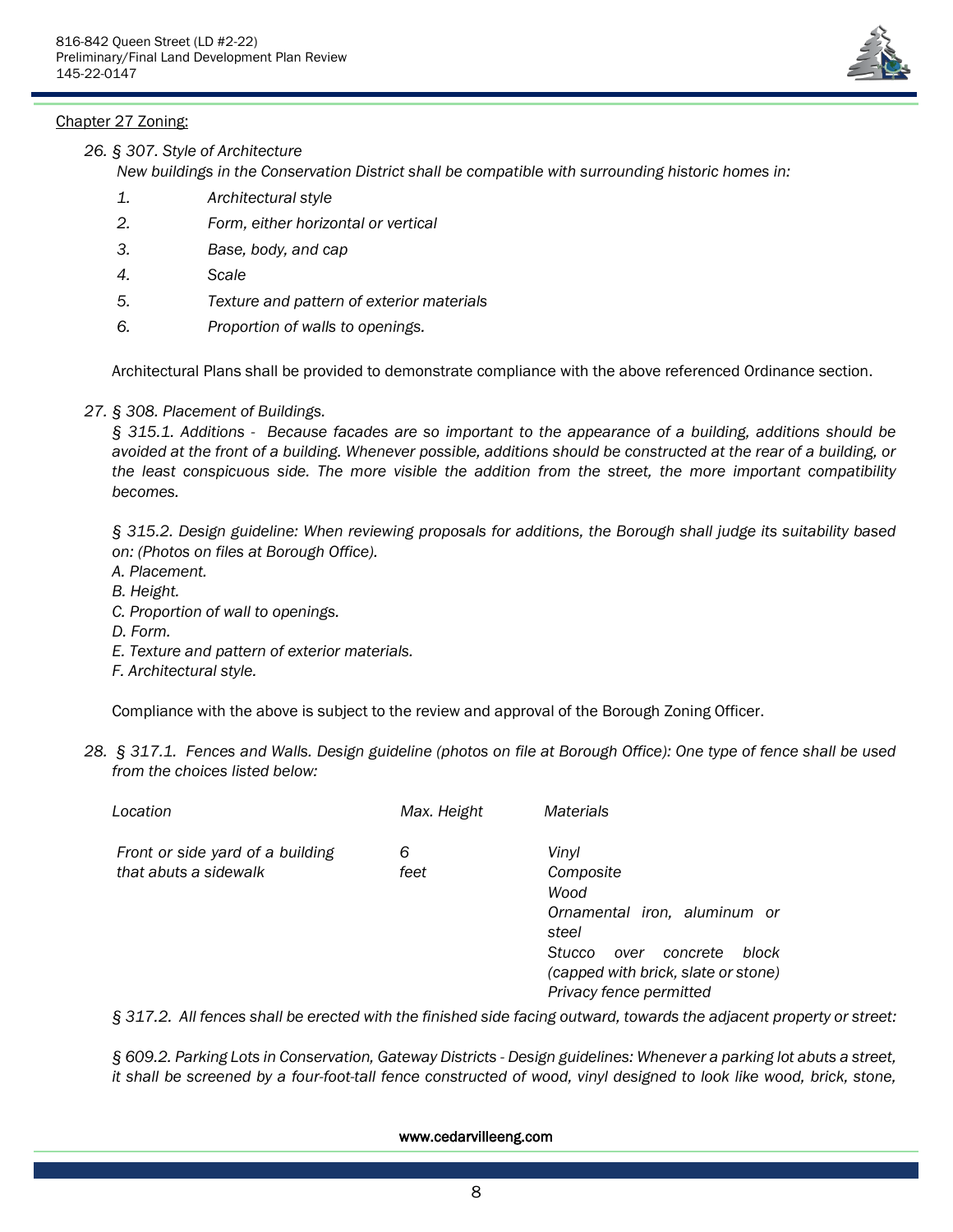

*stucco over concrete block (capped with brick, slate or stone), or ornamental iron (or ornamental aluminum, steel or vinyl designed to look like iron).*

*Although hedges and other landscaping are encouraged, they may not substitute for a fence or wall. For landscaping requirements, see the Land Development Ordinance [Chapter [22\]](https://ecode360.com/14222390#14222390), Section 508. (Additional photos on file at Borough Office).*

The Landscape Plan indicates that Ornamental Fence is to be installed, and the Site Plan references Chain Link Fence. The following shall be addressed:

- The proposed fence shall be in accordance with the material as specified in the above referenced Ordinance section. Chain link fence is not acceptable.
- A detail of the proposed fence shall be provided, demonstrating compliance with the above referenced criteria.
- *29. § 346.3.B. Conditional Uses. In addition to other conditional uses permitted in the Traditional Town Neighborhood District, a light manufacturing facility, building or addition shall be permitted by conditional use if greater than 20,000 square feet.*

The following shall be provided:

- A copy of the Decision and Order issued by Borough Council shall be provided.
- The order, and applicable conditions associated with the Conditional Use Decision shall be noted on the applicable Plan sheet to be provided.
- *30. § 346.5. Design Guidelines. Sections 306 through 308 and 314 through 317 shall apply, except that any new building, or an existing building with a new addition, may be of any size so long as the applicant demonstrates to the satisfaction of Borough Council that the building architecture is compatible with the neighboring existing buildings within the neighborhood.*

*§ 306.1. The demolition of any existing building of historic value should be considered a last resort, only after the applicant can : [A.- B.].*

*§ 306.2. No building shall be demolished until a plat and design review of any proposed new buildings has been conducted by the Planning Commission and approved by Borough Council.*

The historical status of the referenced building to be demolished shall be verified by the Pottstown Zoning Officer.

*31. § 608[. Off-Street Loading Areas.](https://ecode360.com/14224660#14224660) [Ord. 1968, 9/8/2003, § 608]*

*All uses requiring regular shipments and deliveries shall provide sufficient off-street areas for the standing, turning, loading and unloading of trucks so that the parking and maneuvering of trucks on public streets will be avoided.*

Loading areas associated with the proposed building shall be clearly shown on the Plan and shall demonstrate compliance with the above referenced Ordinance section.

Other Agency Approvals:

- A. Fire Marshall, Borough of Pottstown
- B. Zoning Officer, Borough of Pottstown
- C. Pottstown Borough Authority
- D. PA DEP Sewage Facilities Planning Module